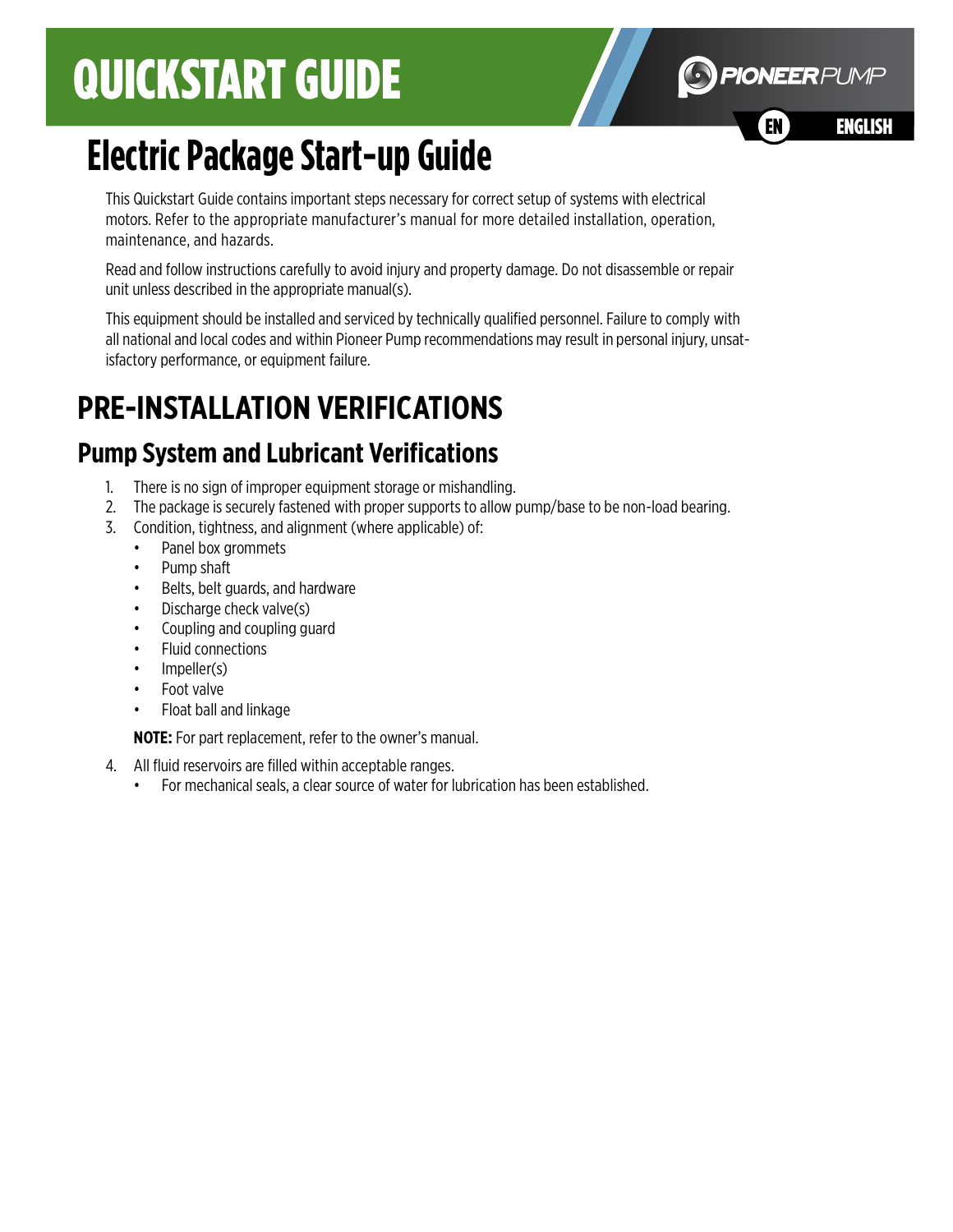## **Electrical Verifications**

Refer to the owner's manual for detailed installation instructions.

- 1. All motor components and field wiring terminations have been inspected for disturbance during transit and re-adjust to the correct torque as needed.
- 2. There is a sufficient supply voltage present  $(+/-10\%$  of the motor nameplate voltage) at the motor starter.
- 3. There is enough effective KVA transformer available that feeds the motor.
- 4. Grounding:
	- The service entrance ground rod is properly installed and connected.
	- An input ground wire from the panel is connected to the motor.
	- Motor and ground wires are bundled together.

**NOTE:** Motor surge protection is strongly recommended.

- 5. Wiring complies with manufacturers requirements and applicable codes or regulations for:
	- Control panel(s)
	- **Transducer**
	- Alarms and sensors
	- Motors and engines
	- Lights and heater.
- 6. Wiring is routed in a manner that protects insulation from being stretched, burned, chaffed, or otherwise damaged.
- 7. For 3 phase motors, all three motor winding resistance readings are equal.
	- A reading out of range could indicate a high resistance connection or termination.
- 8. Verify the MEG readings of the motor prior to start-up.

### **Rotation Check**

#### **NOTICE**

#### **Risk of damage to pump or other equipment.**

- Improper impeller rotation will result in damage to the pump. Rotation must be checked at installation.
- The pump must rotate counter-clockwise when viewed from the suction side of the pump facing the impeller.
- Operate the motor while observing the director of the motor shaft or cooling fan.
- If necessary, check the connection to the power source.
- For three-phase power, interchange two leads to switch rotation.

## **Piping System Verifications**

- 1. Suction pipes are supported and completely sealed.
- 2. Float switches are properly supported.
- 3. The system flanges meet squarely.
- 4. Proper supports are in place for all piping to allow the pump/base to be non-load bearing.
- 5. Strainer is correctly sized and fitted on the system.
- 6. For horizontal pumps, the alignment of the driver to pump is correct.
- 7. All system valves are clear and open.
- 8. The system is free of foreign matter that could damage the pump upon startup.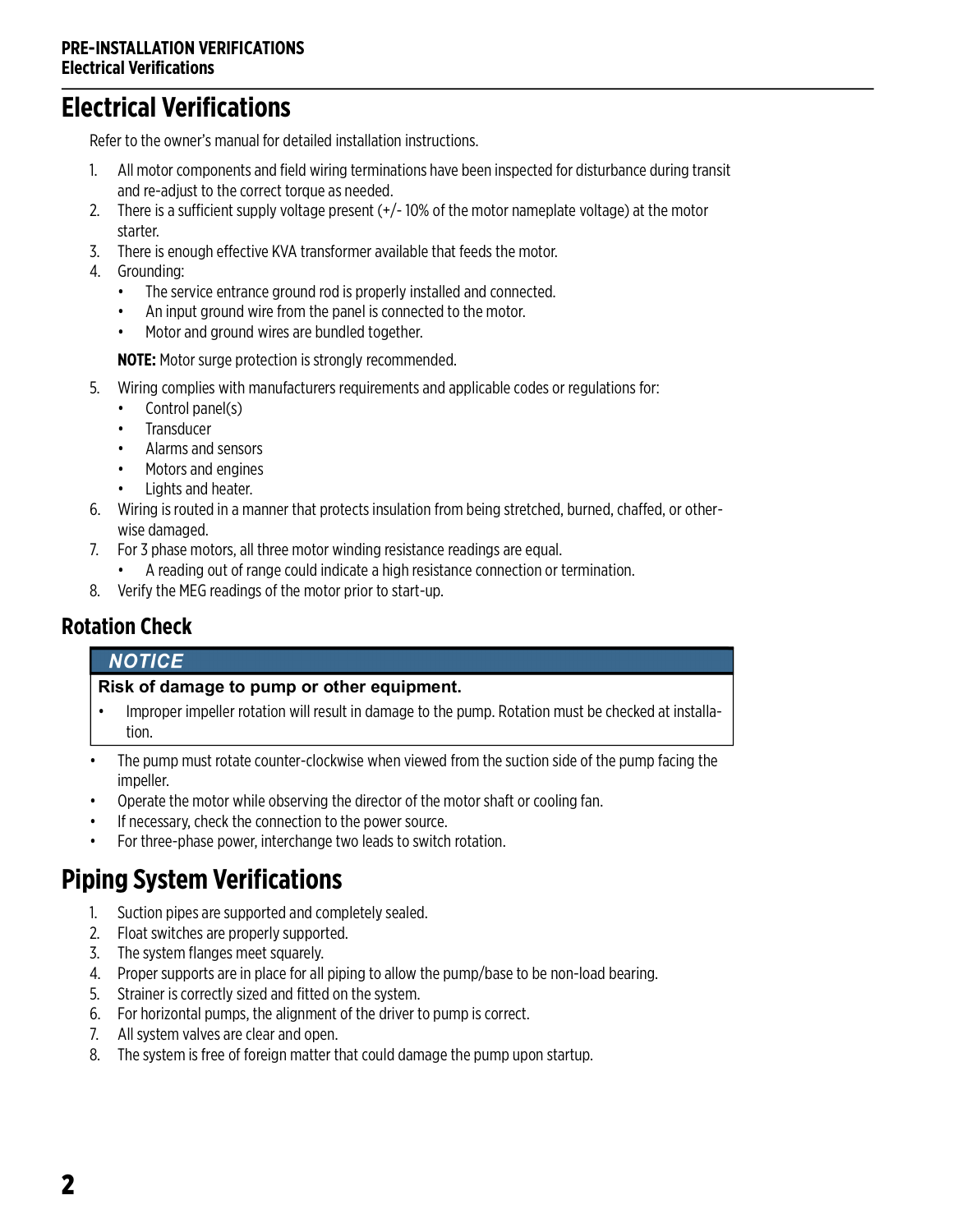## **START-UP PROCEDURE**

1. Confirm the package is still aligned.

**NOTE:** Motor drive coupling misalignment tolerance decreases by 50% when a VFD is applied.

- 2. Make sure all discharge valves upstream are open before startup.
	- The discharge throttling valve should be opened to delivered system requirements.
	- Engine RPM can vary due to changing performance requirements.
- 3. Verify all fluid connections are tight
- 4. Check pump system components are installed properly and in good condition, including:
	- Belt(s) tension and condition, belt guards, and applicable hardware
	- Coupling and coupling guard
	- Float valve, float ball, and linkage
	- Impeller
	- Pump vacuum
	- Vacuum box strainer
- 5. Observe the system sound during startup and re-prime, making sure it does not shake or vibrate.
- 6. Measure and record electrical conditions:
	- The earth driven ground rod size and depth.
	- The amperage of all three legs of motor. Verify measurements against the motor nameplate.
	- The voltage while the motor is loaded under normal operating conditions.

**NOTE:** Motor voltage can be affected by other pumps or machinery starting simultaneously on the same power feed.

• The current balance out under normal operating conditions.

**NOTE:** The recommended current unbalance limit is 5% whenever possible.

- 7. Verify system requirements for normal conditions:
	- Piping diameters and total piping system length, including valves and bends, are correct.
	- Elevation and temperature will not affect the system.
	- Discharge pressure is sufficient and within the pump curve.
	- Flow rate is at the Total Dynamic Head.
	- The vertical suction lift height is not greater than the NPSHr.
	- For systems with mechanical seals, the lubricating seal water pressure is a constant 10 to 15 PSI (0.69 to 1.03 BAR) above the discharge of the pump.
- 8. Test and record system measurements.

**NOTE:** Shut down the system if excessive vibration or noise occurs.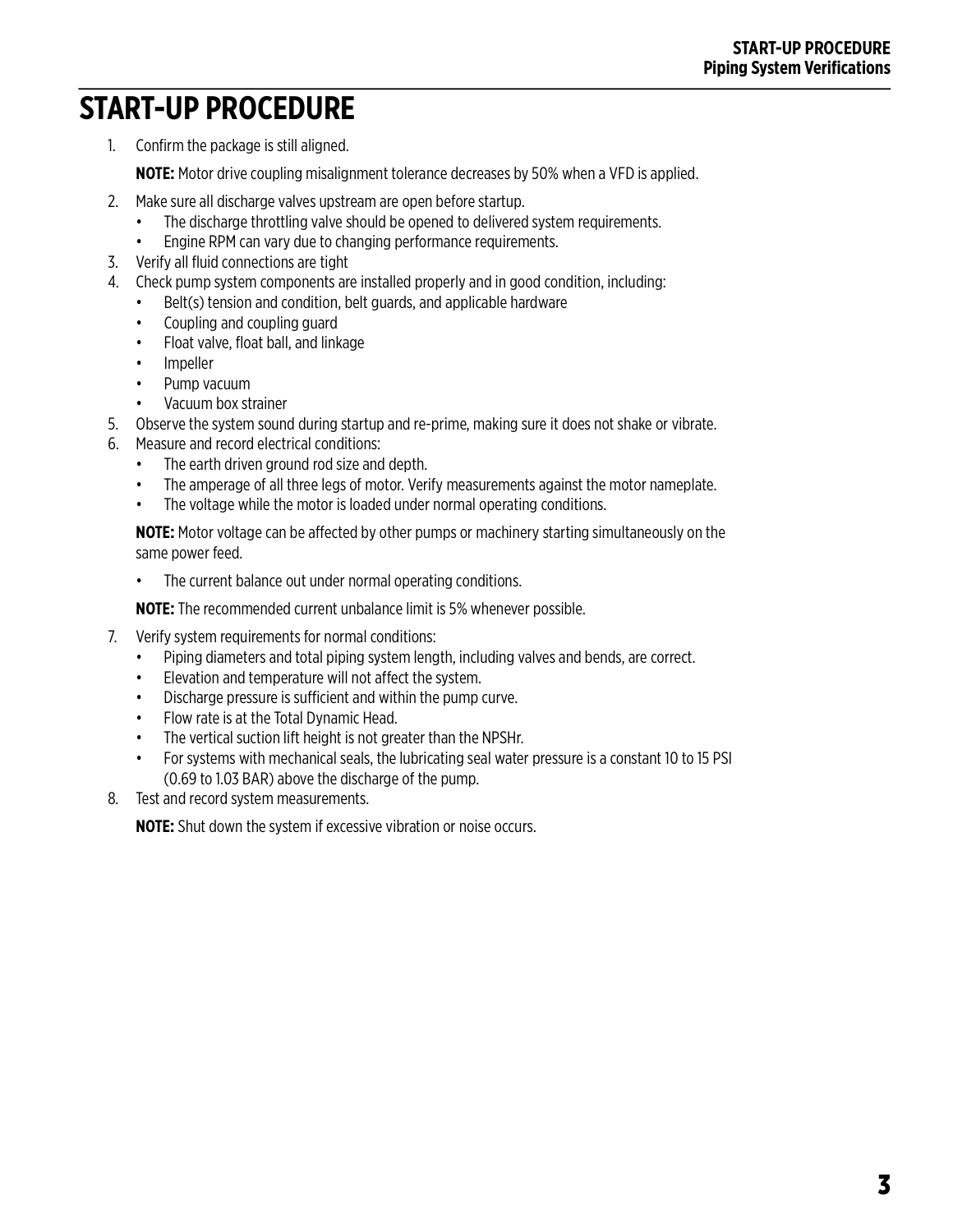## **TROUBLESHOOTING**

Refer to the Pioneer pump service manual for more extensive troubleshooting.

| <b>Problem</b>                   | <b>Probable Causes</b>                                    | <b>Corrective Action</b>                                                                                                                                                     |
|----------------------------------|-----------------------------------------------------------|------------------------------------------------------------------------------------------------------------------------------------------------------------------------------|
| Pump will not prime              | Blockages on suction pipe                                 | Inspect strainers and other potential sources of blockage on suction<br>piping. Open or, preferably, eliminate valves on suction piping.                                     |
|                                  | Priming chamber valve is closed                           | Open ball valve on top of priming chamber.                                                                                                                                   |
|                                  | System is leaking                                         | Inspect suction piping, priming system, and discharge check valve for<br>leaks. Tighten flanges as needed. Replace worn gaskets or piping as<br>needed.                      |
|                                  | Volute case drain ball valve open                         | Close the drain ball valve.                                                                                                                                                  |
|                                  | Vac-assist system is not operating properly               | Inspect the vacuum priming system, including pump and vacuum<br>chamber. Use vacuum plate with gauge to verify proper operation of<br>vacuum pump.                           |
|                                  | Insufficient NPSHA (Noise may not be pres-<br>ent)        | Recalculate NPSH available. It must be greater than the NPSH required<br>by pump at desired flow.                                                                            |
|                                  | Flooded suction                                           | Close ball valve on top of priming chamber.                                                                                                                                  |
| Pump is carrying over            | Priming valve is compromised                              | Inspect priming valve and linkage. Replace worn parts.                                                                                                                       |
|                                  | Pump is running off curve                                 | Replace with different pump or model or adjust flow to within limits.                                                                                                        |
| Inadequate flow                  | Insufficient NPSHA (Noise may not be pres-<br>ent)        | Recalculate NPSH available. It must be greater than the NPSH required<br>by pump at desired flow.                                                                            |
|                                  | System is leaking                                         | Inspect suction piping, priming system, and discharge check valve for<br>leaks. Tighten flanges as needed. Replace worn gaskets or piping as<br>needed.                      |
|                                  | Worn pump internals, such as cutwater,<br>wear ring, etc. | Inspect pump volute cutwater and wear ring. Replace as needed.                                                                                                               |
|                                  | Blockage in the system                                    | Inspect impeller for ragging, fouling, or blockage. Clean as needed.                                                                                                         |
|                                  | Impeller trim is wearing out                              | Replace impeller.                                                                                                                                                            |
|                                  | Closed discharge valves                                   | Check and open all valves completely.                                                                                                                                        |
|                                  | System is leaking                                         | Repair or tighten piping.                                                                                                                                                    |
|                                  | Wear ring is worn                                         | Check wear ring clearance. Replace wear ring parts as necessary.                                                                                                             |
| Inadequate pressure              | Worn pump internals, such as cutwater,<br>wear ring, etc. | Inspect pump volute cutwater and wear ring. Replace as needed.                                                                                                               |
|                                  | Insufficient NPSHA (Noise may not be pres-<br>ent)        | Recalculate NPSH available. It must be greater than the NPSH required<br>by pump at desired flow.                                                                            |
|                                  | Impeller trim is wearing out                              | Replace impeller.                                                                                                                                                            |
| Pump is making strange<br>noises | Pump is running off curve                                 | Replace with different pump.                                                                                                                                                 |
|                                  | Suction is blocked                                        | Make sure water level is deep enough and strainer and piping is clean.                                                                                                       |
|                                  | Impeller and/or wear ring is rubbing                      | Inspect components for rub marks.                                                                                                                                            |
|                                  | Insufficient NPSHA                                        | Recalculate NPSH available. It must be greater than the NPSH required<br>by pump at desired flow.                                                                            |
| Mechanical seal is failing       | Fluid temperature is too high                             | Make sure pumped fluid is less than 350 °F (177 °C) for standard cen-<br>trifugal pumps. Make sure pumped fluid is less than 200 °F (93 °C) for<br>pumps with Pioneer Prime. |
|                                  | Fluid is incompatible with pump                           | Refer to the pump owner's manual for fluid compatibility.                                                                                                                    |
|                                  | Casing pressure is too high                               | Make sure casing pressure is no more than 250 PSI (17.23 BAR).                                                                                                               |
|                                  | Fluid is too abrasive                                     | Check fluid composition and percent of solids. Refer to the pump's<br>specifications.                                                                                        |



For technical assistance, parts, or repair, please contact:

**503.266.4115** | **pioneerpump.com**

Form 10000007496 Rev. 001 05/21 Copyright © 2021, Franklin Electric, Co., Inc. All rights reserved.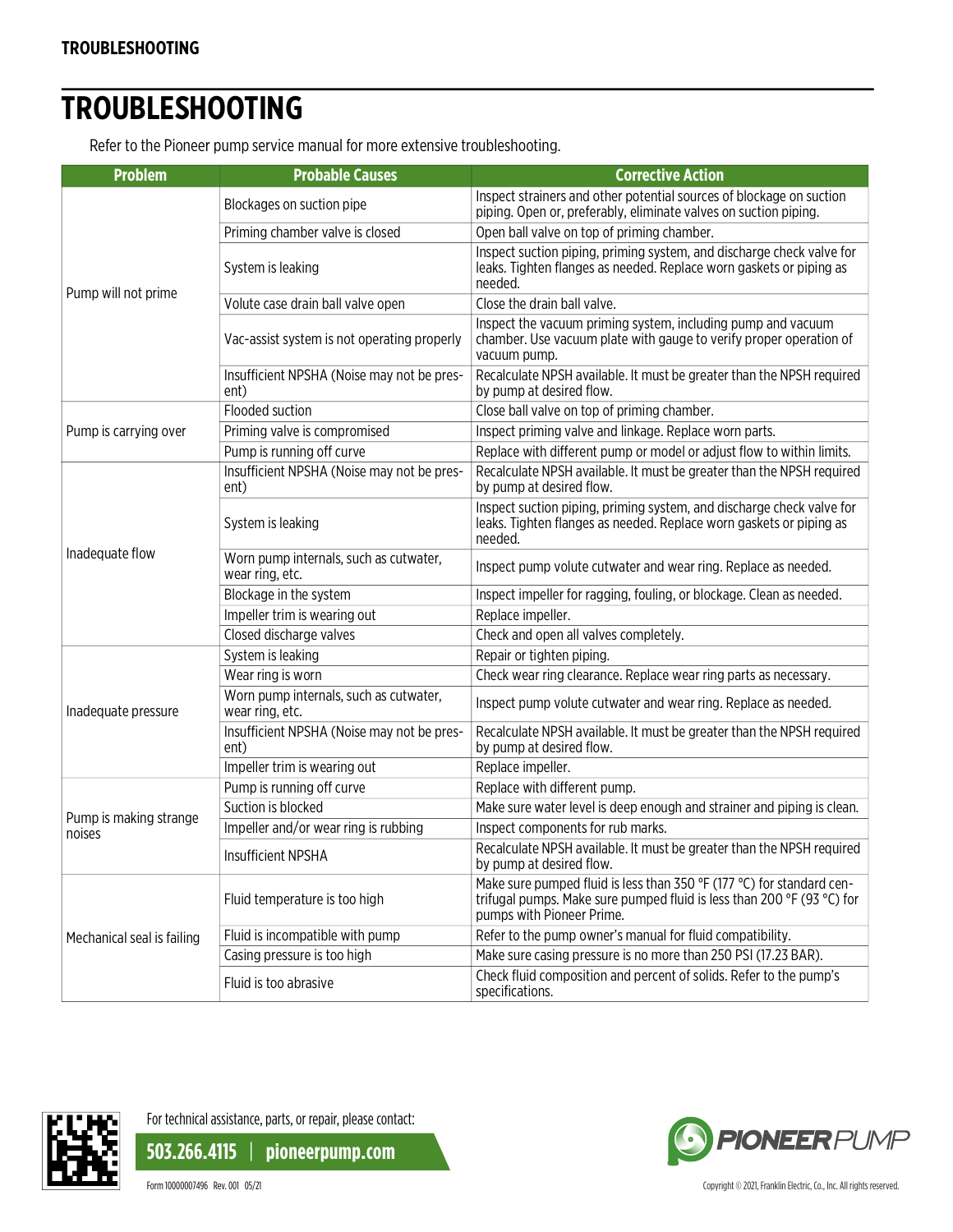# GUÍA DE INICIO RÁPIDO



# **Guía de arranque del paquete eléctrico**

Esta guía de inicio rápido contiene pasos importantes necesarios para la configuración correcta de sistemas con motores eléctricos. Consulte el manual del fabricante correspondiente para obtener información más detallada sobre la instalación, el funcionamiento, el mantenimiento y los peligros.

Lea y siga las instrucciones cuidadosamente para evitar lesiones y daños materiales. No desarme ni repare la unidad a menos que esté descrito en este manual.

La instalación y el mantenimiento de este equipo deben estar a cargo de personal con capacitación técnica. El hecho de no cumplir con los códigos eléctricos nacionales y locales y con las recomendaciones de Pioneer puede provocar de lesiones corporales, desempeños insatisfactorios o fallas del equipo.

# **VERIFICACIONES PREVIAS A LA INSTALACIÓN**

## **Verificaciones del sistema de bombeo y del lubricante**

- 1. No hay señales de almacenamiento o manipulación inadecuados del equipo.
- 2. El paquete se ha sujetado con los soportes adecuados para que la bomba o la base no soporten la carga.
- 3. Condición, estanqueidad y alineación (cuando corresponda) de:
	- Arandelas de la caja del panel
	- Eje de la bomba
	- Correas, protecciones de correas y accesorios de montaje
	- Válvulas de retención de descarga
	- Acoplamiento y protección del acoplamiento
	- Conexiones de fluido
	- **Impulsores**
	- Válvula de pie
	- Bola flotante y varillaje

**NOTA:** Si necesita reemplazar una pieza, consulte el manual del propietario.

- 4. Todos los depósitos de líquido están llenos dentro de rangos aceptables.
	- Para los sellos mecánicos, se ha establecido una fuente clara de agua para la lubricación.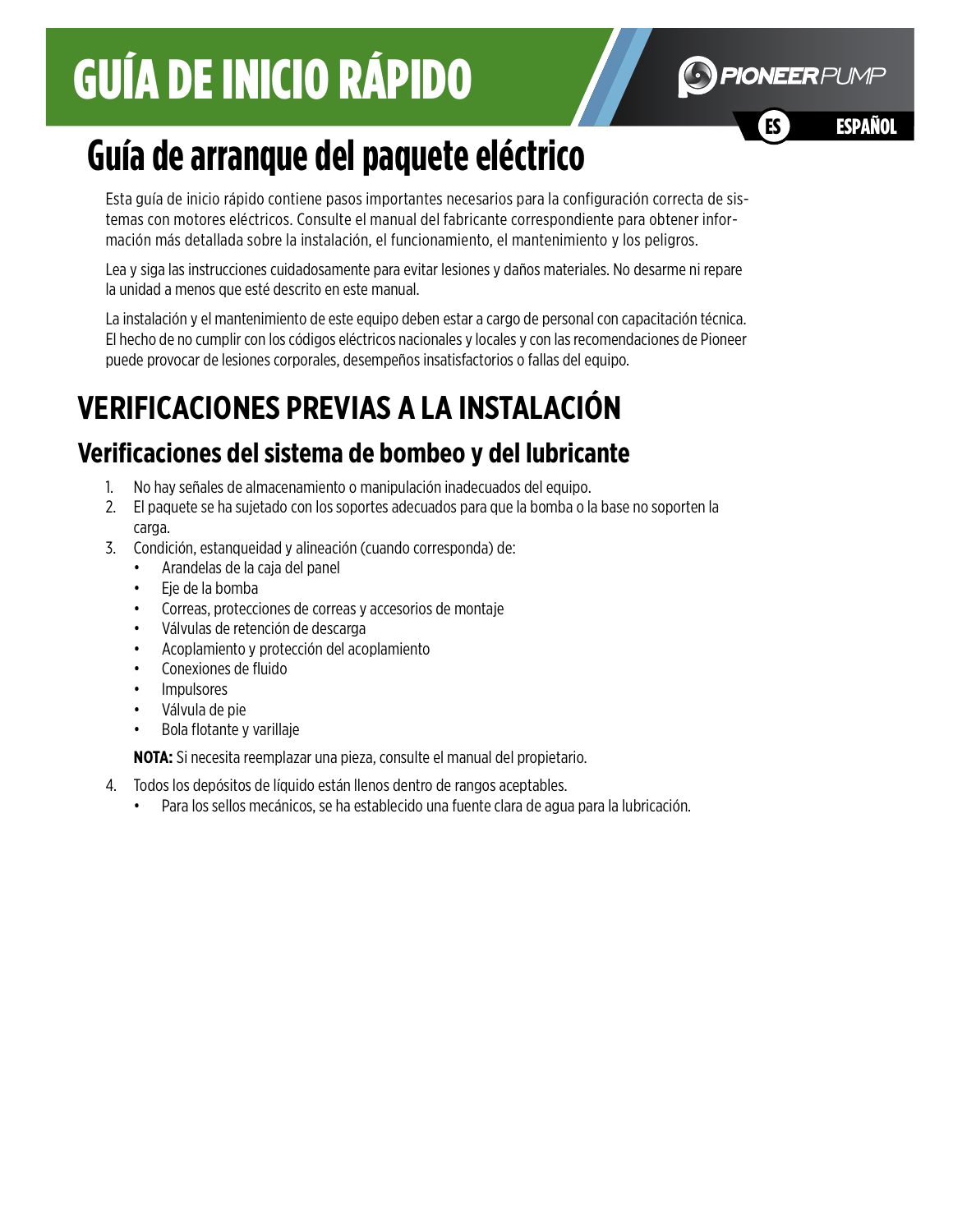#### **VERIFICACIONES PREVIAS A LA INSTALACIÓN Verificaciones eléctricas**

### **Verificaciones eléctricas**

Consulte el manual del propietario para obtener instrucciones de instalación detalladas.

- 1. Todos los componentes del motor y las terminaciones del cableado de campo se han inspeccionado para detectar alteraciones durante el tránsito y se han vuelto a ajustar cuando fue necesario.
- 2. Hay suficiente voltaje de suministro presente (+/- 10 % del voltaje de la placa de identificación del motor) en el motor de arranque.
- 3. El transformador de kVA efectivo disponible es suficiente para alimentar el motor.
- 4. Conexión a tierra:
	- La jabalina de conexión a tierra de la acometida está instalada y conectada de forma correcta.
	- Hay un cable de conexión a tierra de entrada del panel conectado al motor.
	- Los cables del motor y de conexión a tierra están unidos en un mismo haz.

**NOTA:** Se recomienda especialmente instalar protección contra sobretensiones del motor.

- 5. El cableado cumple con los requisitos de los fabricantes y los códigos o normas aplicables para:
	- Paneles de control
	- **Transductor**
	- Alarmas y sensores
	- Motores
	- Luces y calentador.
- 6. El cableado se orienta de una manera que protege el aislamiento de estiramientos, quemaduras, roces o daños.
- 7. Para motores trifásicos, las tres lecturas de resistencia del devanado del motor son iguales.
	- Una lectura fuera de rango podría indicar una conexión o terminación de alta resistencia.
- 8. Verifique las lecturas del megóhmetro del motor antes del arranque.

### **Verificación de rotación**

#### **AVISO**

#### **Riesgo de daños a bomba u otros equipos.**

- Una rotación inadecuada de la turbina dará como resultado un daño a la bomba. Se debe revisar la rotación al momento de la instalación.
- La bomba debe girar en sentido antihorario cuando se ve desde el lado de succión de la bomba que mira hacia el impulsor.
- Ponga el motor en funcionamiento y observe la dirección del eje del motor o el ventilador de enfriamiento.
- Si es necesario, verifique la conexión a la fuente de alimentación.
- Para alimentación trifásica, intercambie dos cables para cambiar la rotación.

## **Verificaciones del sistema de tuberías**

- 1. Las tuberías de succión tienen soporte y están completamente selladas.
- 2. Los interruptores flotantes tienen el soporte adecuado.
- 3. Las bridas del sistema están correctamente instaladas.
- 4. Los soportes adecuados están colocados en todas las tuberías para permitir que la bomba o base no soporten la carga.
- 5. El filtro tiene el tamaño correcto y está instalado en el sistema.
- 6. Para bombas horizontales, la alineación del impulsor a la bomba es correcta.
- 7. Todas las válvulas del sistema están limpias y abiertas.
- 8. El sistema está libre de materias extrañas que podrían dañar la bomba en el arranque.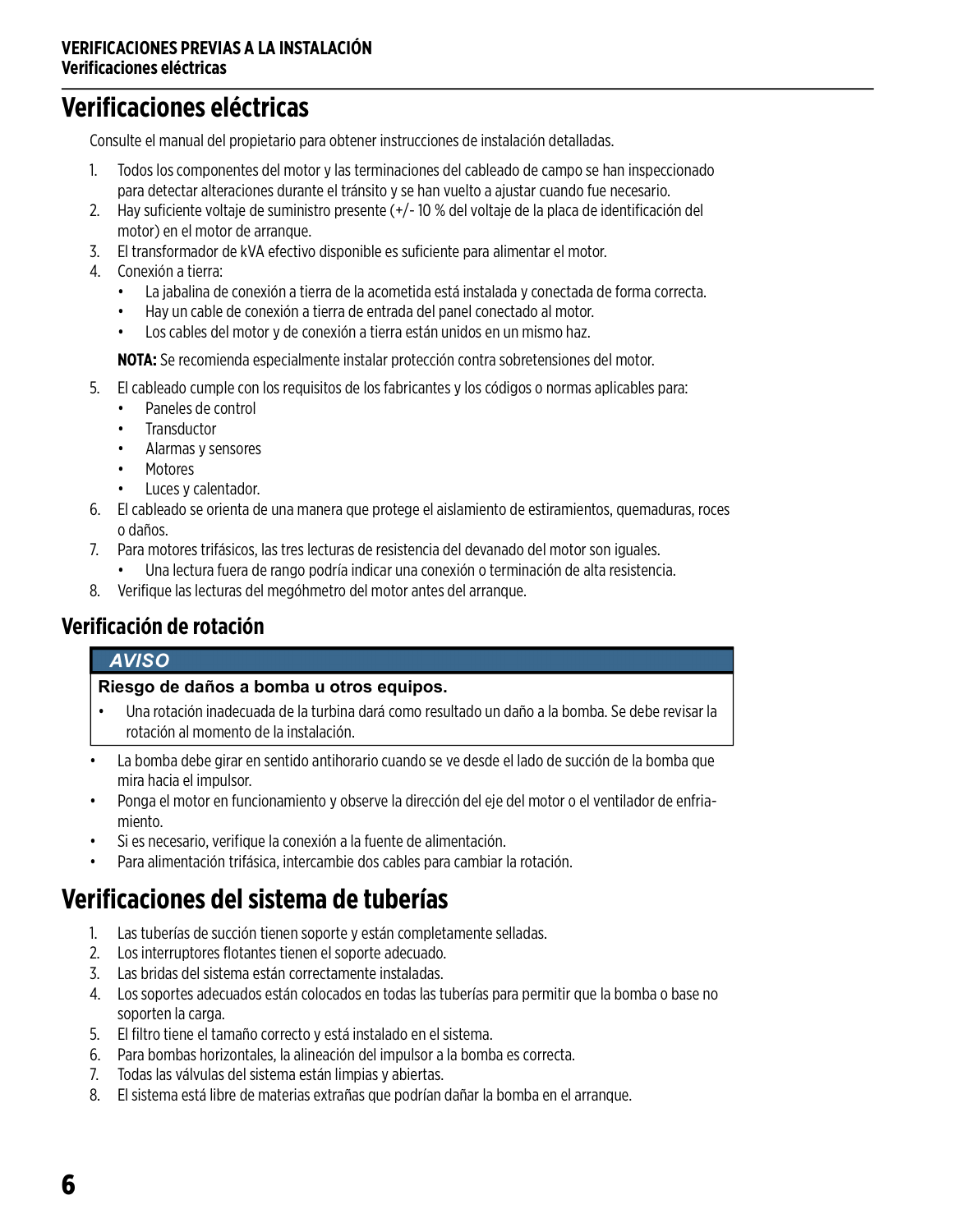## **PROCEDIMIENTO DE ARRANQUE**

1. Confirme que el paquete aún está alineado.

**NOTA:** La tolerancia de desalineación del acoplamiento del motor disminuye un 50 % cuando se aplica un variador de frecuencia (VFD, por sus siglas en inglés).

- 2. Asegúrese de que todas las válvulas contracorriente de descarga estén abiertas antes del arranque.
	- La válvula reguladora de descarga debe abrirse según los requisitos del sistema de entrega.
	- Las RPM del motor pueden variar debido a los cambios en los requisitos de rendimiento.
- 3. Verifique que todas las conexiones de fluido estén ajustadas.
- 4. Compruebe que los componentes del sistema de la bomba detallados a continuación estén instalados correctamente y en buenas condiciones:
	- Tensión y condición de las correas, protecciones de las correas y accesorios de montaje correspondientes
	- Acoplamiento y protector de acoplamiento
	- Válvula flotante, bola flotante y varillaje
	- Impulsor
	- Bomba de vacío
	- Filtro de la caja de vacío
- 5. Observe el sonido del sistema durante el arranque y vuelva a cebarlo, asegurándose de que no se mueva ni vibre.
- 6. Mida y registre las condiciones eléctricas:
	- El tamaño y la profundidad de la varilla de descarga a tierra.
	- El amperaje de las tres patas del motor. Verifique las medidas en la placa de identificación del motor.
	- El voltaje mientras el motor está cargado en condiciones normales de funcionamiento.

**NOTA:** El voltaje del motor puede verse afectado por el arranque simultáneo de otras bombas o maquinarias con la misma alimentación de energía.

• El equilibrador de corriente en condiciones normales de funcionamiento.

**NOTA:** El límite del desequilibrador de corriente recomendado es del 5 % siempre que sea posible.

- 7. Verifique los requisitos del sistema para condiciones normales:
	- Los diámetros de las tuberías y la longitud total del sistema de tuberías, incluidas las válvulas y las curvas, son correctos.
	- La elevación y la temperatura no afectarán al sistema.
	- La presión de descarga es suficiente y está dentro de la curva de la bomba.
	- El caudal está en la carga dinámica total.
	- La altura de elevación de succión vertical no es mayor que la NPSHr.
	- Para sistemas con sellos mecánicos, la presión de agua del sello de lubricación es una constante de 10 a 15 psi (0,69 a 1,03 bar) por encima de la descarga de la bomba.
- 8. Pruebe y registre las medidas del sistema.

**NOTA:** Apague el sistema si se producen vibraciones o ruidos excesivos.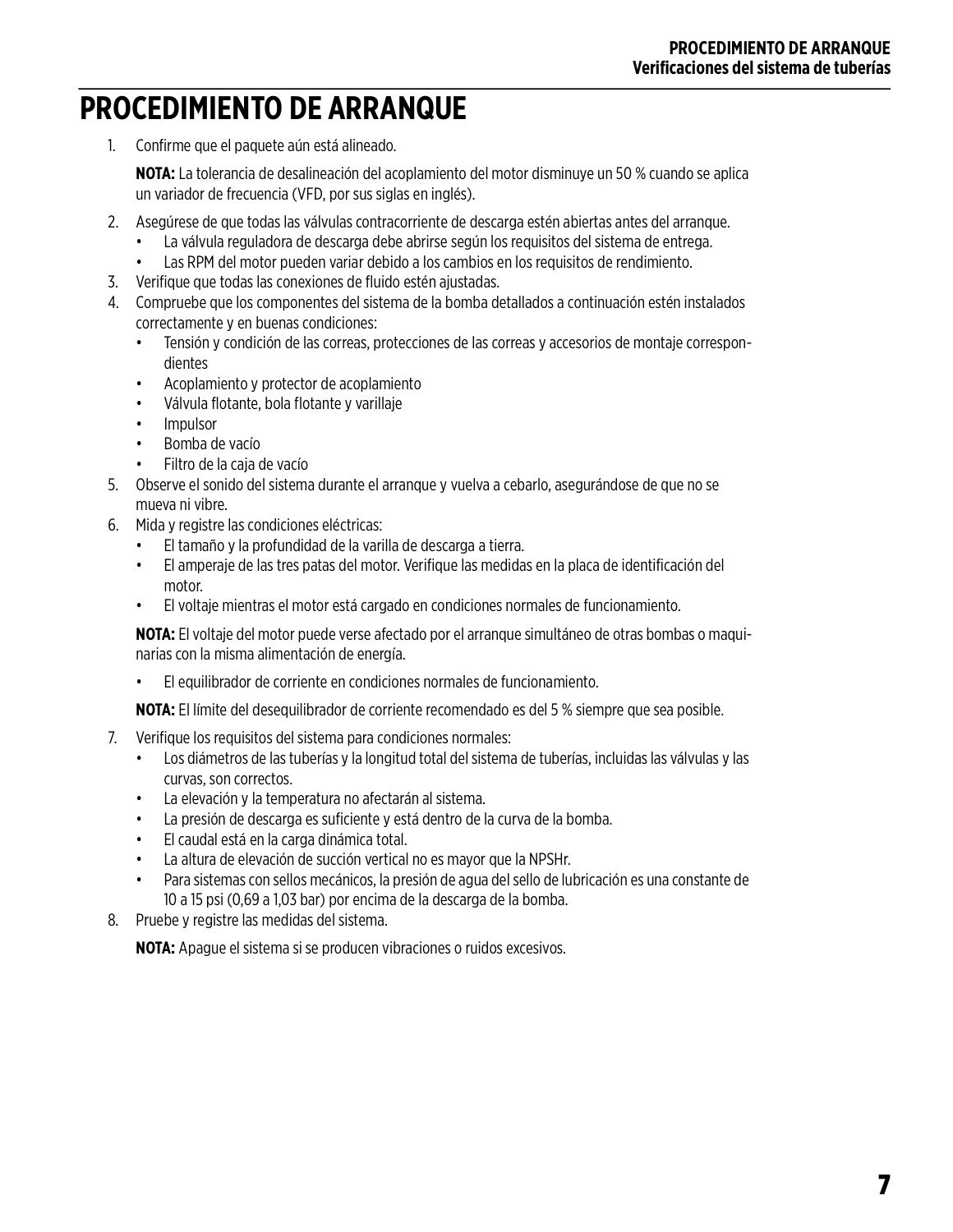## **SOLUCIÓN DE PROBLEMAS**

Consulte el manual de servicio de la bomba Pioneer si necesita una solución del problema más detallada.

| <b>Problema</b>                    | <b>Causas probables</b>                                                           | <b>Acción correctiva</b>                                                                                                                                                                                               |
|------------------------------------|-----------------------------------------------------------------------------------|------------------------------------------------------------------------------------------------------------------------------------------------------------------------------------------------------------------------|
| La bomba no ceba                   | Obstrucciones en la tubería de succión                                            | Inspeccione los filtros y otras fuentes potenciales de bloqueo en la tubería de<br>succión. Abra o, preferentemente, quite las válvulas de la tubería de succión.                                                      |
|                                    | La válvula de la cámara de cebado está cerrada                                    | Abra la válvula de bola en la parte superior de la cámara de cebado.                                                                                                                                                   |
|                                    | El sistema tiene una fuga                                                         | Revise la tubería de succión, el sistema de cebado y la válvula de retención de<br>descarga en busca de fugas. Ajuste las bridas según sea necesario. Reemplace<br>las juntas o tuberías gastadas según sea necesario. |
|                                    | Válvula de bola de drenaje de la caja de voluta<br>abierta                        | Cierre la válvula de bola de drenaje.                                                                                                                                                                                  |
|                                    | El sistema asistido por vacío no funciona correc-<br>tamente                      | Revise el sistema de cebado de vacío, incluida la bomba y la cámara de vacío.<br>Utilice una placa de vacío con medidor para verificar el funcionamiento<br>correcto de la bomba de vacío.                             |
|                                    | NPSH insuficiente (Es posible que no haya ruido)                                  | Vuelva a calcular el NPSH disponible. Debe ser mayor que el NPSH requerido<br>por la bomba al flujo deseado.                                                                                                           |
|                                    | Succión inundada                                                                  | Cierre la válvula de bola en la parte superior de la cámara de cebado.                                                                                                                                                 |
| La bomba arrastra                  | La válvula de cebado está comprometida                                            | Inspeccione la válvula de cebado y el varillaje. Reemplace las piezas gastadas.                                                                                                                                        |
|                                    | La bomba se sale de la curva                                                      | Reemplace por una bomba o modelo diferente o ajuste el flujo dentro de los<br>límites.                                                                                                                                 |
| Flujo inadecuado                   | NPSH insuficiente (Es posible que no haya ruido)                                  | Vuelva a calcular el NPSH disponible. Debe ser mayor que el NPSH requerido<br>por la bomba al flujo deseado.                                                                                                           |
|                                    | El sistema tiene una fuga                                                         | Revise la tubería de succión, el sistema de cebado y la válvula de retención de<br>descarga en busca de fugas. Ajuste las bridas según sea necesario. Reemplace<br>las juntas o tuberías gastadas según sea necesario. |
|                                    | Piezas internas de la bomba gastadas, como taja-<br>mar, anillo de desgaste, etc. | Revise la tajamar y el anillo de desgaste de la voluta de la bomba. Reemplazar<br>según sea necesario.                                                                                                                 |
|                                    | Obstrucciones en el sistema                                                       | Revise el impulsor para ver si está desgarrado, sucio u obstruido. Limpiar<br>según sea necesario.                                                                                                                     |
|                                    | La moldura del impulsor se está gastando                                          | Reemplace el impulsor.                                                                                                                                                                                                 |
|                                    | Válvulas de descarga cerradas                                                     | Revise y abra todas las válvulas por completo.                                                                                                                                                                         |
|                                    | El sistema tiene una fuga                                                         | Repare o ajuste la tubería                                                                                                                                                                                             |
| Presión inadecuada                 | El anillo de desgaste está gastado                                                | Controle si el anillo de desgaste está limpio. Reemplace las piezas del anillo de<br>desgaste según sea necesario.                                                                                                     |
|                                    | Piezas internas de la bomba gastadas, como taja-<br>mar, anillo de desgaste, etc. | Revise la tajamar y el anillo de desgaste de la voluta de la bomba. Reemplazar<br>según sea necesario.                                                                                                                 |
|                                    | NPSH insuficiente (Es posible que no haya ruido)                                  | Vuelva a calcular el NPSH disponible. Debe ser mayor que el NPSH requerido<br>por la bomba al flujo deseado.                                                                                                           |
|                                    | La moldura del impulsor se está gastando                                          | Reemplace el impulsor.                                                                                                                                                                                                 |
| La bomba hace ruidos extra-<br>ños | La bomba se sale de la curva                                                      | Reemplace por una bomba diferente.                                                                                                                                                                                     |
|                                    | La succión está bloqueada                                                         | Asegúrese de que el nivel de agua sea lo suficientemente alto y que el filtro y la<br>tubería estén limpios.                                                                                                           |
|                                    | El impulsor o el anillo de desgaste rozan                                         | Revise los componentes en busca de marcas de roce.                                                                                                                                                                     |
|                                    | NPSH insuficiente                                                                 | Vuelva a calcular el NPSH disponible. Debe ser mayor que el NPSH requerido<br>por la bomba al flujo deseado.                                                                                                           |
| El sello mecánico está<br>fallando | La temperatura del fluido es demasiado alta                                       | Asegúrese de que el fluido bombeado esté a menos de 350 °F (177 °C) para<br>bombas centrífugas estándar. Asegúrese de que el fluido bombeado esté a<br>menos de 200 °F (93 °C) para bombas con Pioneer Prime.          |
|                                    | El fluido es incompatible con la bomba                                            | Consulte el manual del propietario de la bomba para conocer la compatibilidad<br>de los fluidos.                                                                                                                       |
|                                    | La presión de la carcasa es demasiado alta                                        | Asegúrese de que la presión de la carcasa no sea superior a 250 psi (17,23 bar).                                                                                                                                       |
|                                    | El líquido es demasiado abrasivo                                                  | Verifique la composición del fluido y el porcentaje de sólidos. Consulte las<br>especificaciones de la bomba.                                                                                                          |



Para la ayuda técnica, por favor póngase en contacto:

**503.266.4115** | **pioneerpump.com**

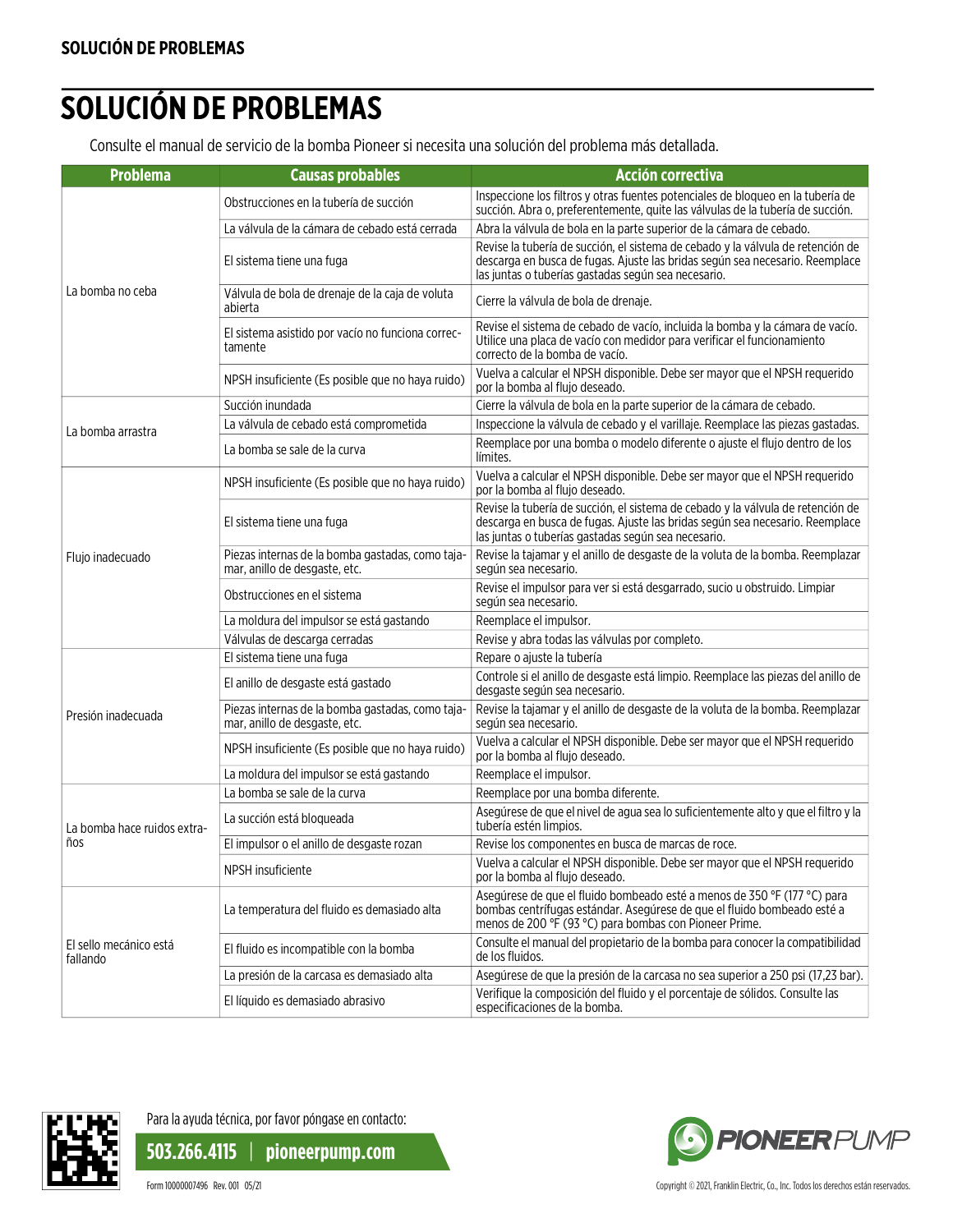

**FRANCAIS** 

# **Guide de démarrage de l'ensemble électrique**

Ce guide de démarrage rapide contient les étapes importantes nécessaires à la bonne configuration des systèmes avec moteurs électriques. Reportez-vous au manuel du fabricant approprié pour obtenir plus de détails sur l'installation, le fonctionnement, l'entretien et les dangers.

Lisez et suivez attentivement les instructions pour éviter toute blessure ou tout dommage matériel. Ne démontez pas et ne réparez pas l'appareil, sauf si ces opérations sont décrites dans le(s) manuel(s) approprié(s).

Cet équipement doit être installé et entretenu par des techniciens qualifiés capables. Le non-respect des codes nationaux et locaux et des recommandations de Pioneer peut entraîner un risque de blessures corporelle, des problèmes de performance ou une panne de l'équipement.

# **VÉRIFICATIONS AVANT L'INSTALLATION**

## **Vérifications du système de pompe et du lubrifiant**

- 1. Il n'y a aucun signe de manipulation ou d'entreposage inadéquat du matériel.
- 2. L'ensemble est solidement fixé avec des supports appropriés pour permettre à la pompe/base de ne pas être porteuse.
- 3. État, étanchéité et alignement (le cas échéant) de ce qui suit :
	- Œillets de boîtier de panneaux
	- Arbre de pompe
	- Courroies, écran de courroie et quincaillerie
	- Clapet(s) de refoulement
	- Accouplement et protège-accouplement
	- Raccords de fluide
	- Roue(s)
	- Clapet de pied
	- Flotteur et tringlerie

**REMARQUE :** Pour le remplacement des pièces, reportez-vous au manuel d'utilisation.

- 4. Tous les réservoirs de fluide sont remplis selon les plages acceptables.
	- Pour les joints mécaniques, une source d'eau pour la lubrification a été clairement établie.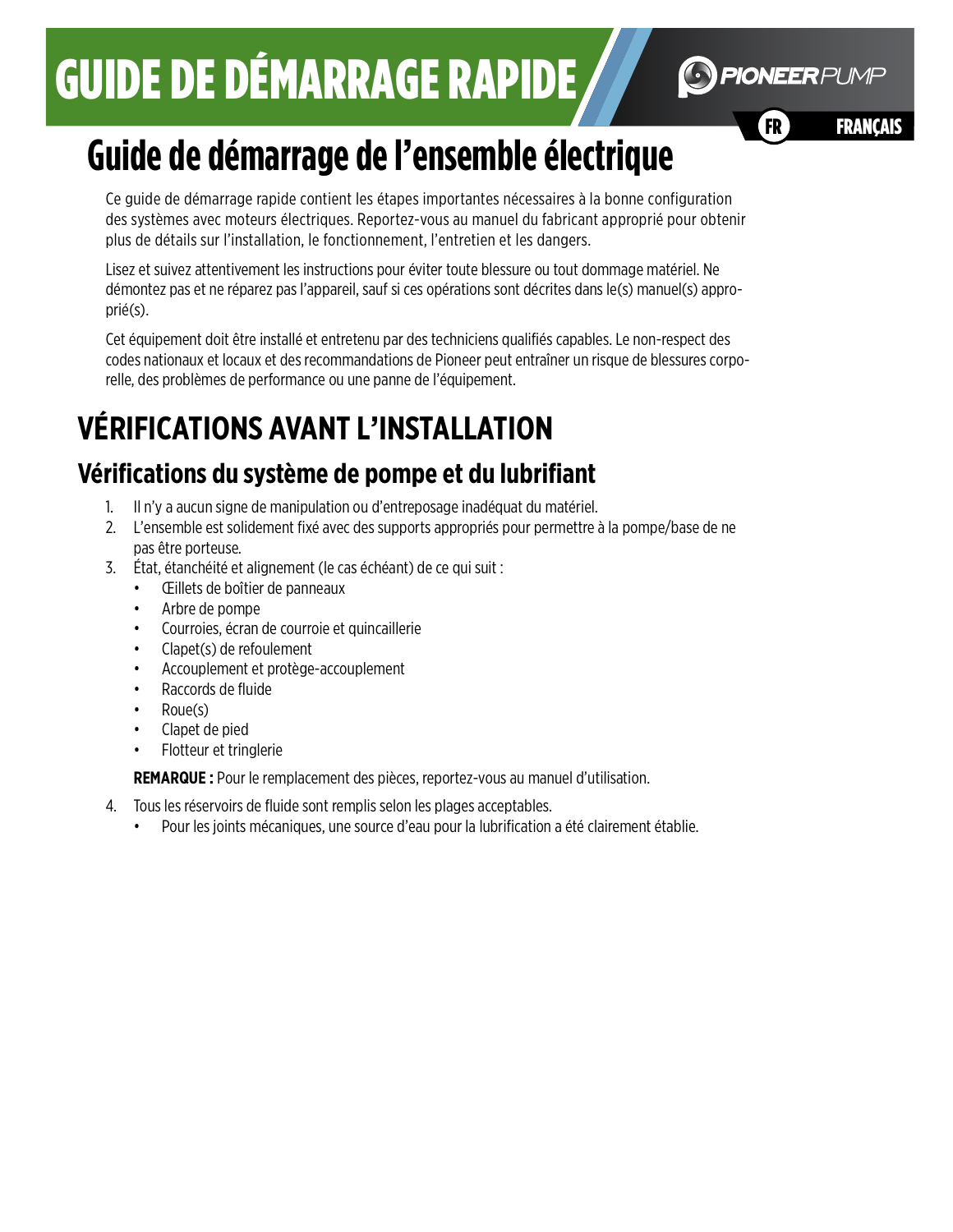## **Vérifications électriques**

Reportez-vous au manuel d'utilisation pour obtenir les directives d'installation détaillées.

- 1. Tous les composants du moteur et les terminaisons de câblage sur le terrain ont été inspectés pour détecter toute perturbation pendant le transport et resserrés au besoin.
- 2. Il y a une tension d'alimentation suffisante (+/- 10 % de la tension figurant sur la plaque signalétique du moteur) au niveau du démarreur.
- 3. Le transformateur offre une charge efficace en kVA suffisante pour alimenter le moteur.
- 4. Mise à la terre :
	- La tige de mise à la terre de l'entrée de service est correctement installée et connectée.
	- Un fil de mise à la terre d'entrée venant du panneau est connecté au moteur.
	- Les fils du moteur et de mise à la terre doivent être groupés en faisceau.

**REMARQUE :** Une protection contre les surtensions du moteur est fortement recommandée.

- 5. Le câblage est conforme aux exigences des fabricants et aux codes ou réglementations applicables pour les éléments suivants :
	- Panneau(x) de commande
	- Transducteur
	- Alarmes et capteurs
	- **Moteurs**
	- Lumières et appareil de chauffage
- 6. Le câblage est acheminé de manière à éviter que l'isolant ne soit étiré, brûlé, abrasé ou autrement endommagé.
- 7. Pour les moteurs triphasés, les trois lectures de résistance de l'enroulement du moteur sont égales. • Une lecture hors plage peut indiquer une résistance élevée de connexion ou de terminaison.
- 8. Vérifiez les lectures des mesures de la résistance d'isolement du moteur avant le démarrage.

### **Vérification de la rotation**

#### **AVIS**

#### **Risque de dommages à la pompe ou d'autres équipements.**

- Une mauvaise rotation de turbine endommagera la pompe. La rotation doit être vérifiée à l'installation.
- La rotation de la pompe doit être dans le sens inverse des aiguilles d'une montre lorsqu'elle est vue du côté aspiration de la pompe, face à la roue.
- Faites fonctionner le moteur tout en observant l'arbre du moteur ou le ventilateur.
- Si nécessaire, vérifiez la connexion à la source d'alimentation.
- Pour une alimentation triphasée, échangez deux fils pour changer la rotation.

## **Vérifications du système de tuyauterie**

- 1. Les tuyaux d'aspiration sont soutenus et complètement scellés.
- 2. Les interrupteurs à flotteur sont correctement pris en charge.
- 3. Les brides du système se rencontrent à l'équerre.
- 4. Des supports appropriés sont en place pour toute la tuyauterie pour permettre à la pompe/base de ne pas être porteuse.
- 5. La crépine est de la bonne dimension et est installée sur le système.
- 6. Pour les pompes horizontales, l'alignement de l'entraînement avec la pompe est bon.
- 7. Tous les clapets du système sont libres et ouverts.
- 8. Le système est exempt de corps étrangers qui pourraient endommager la pompe au démarrage.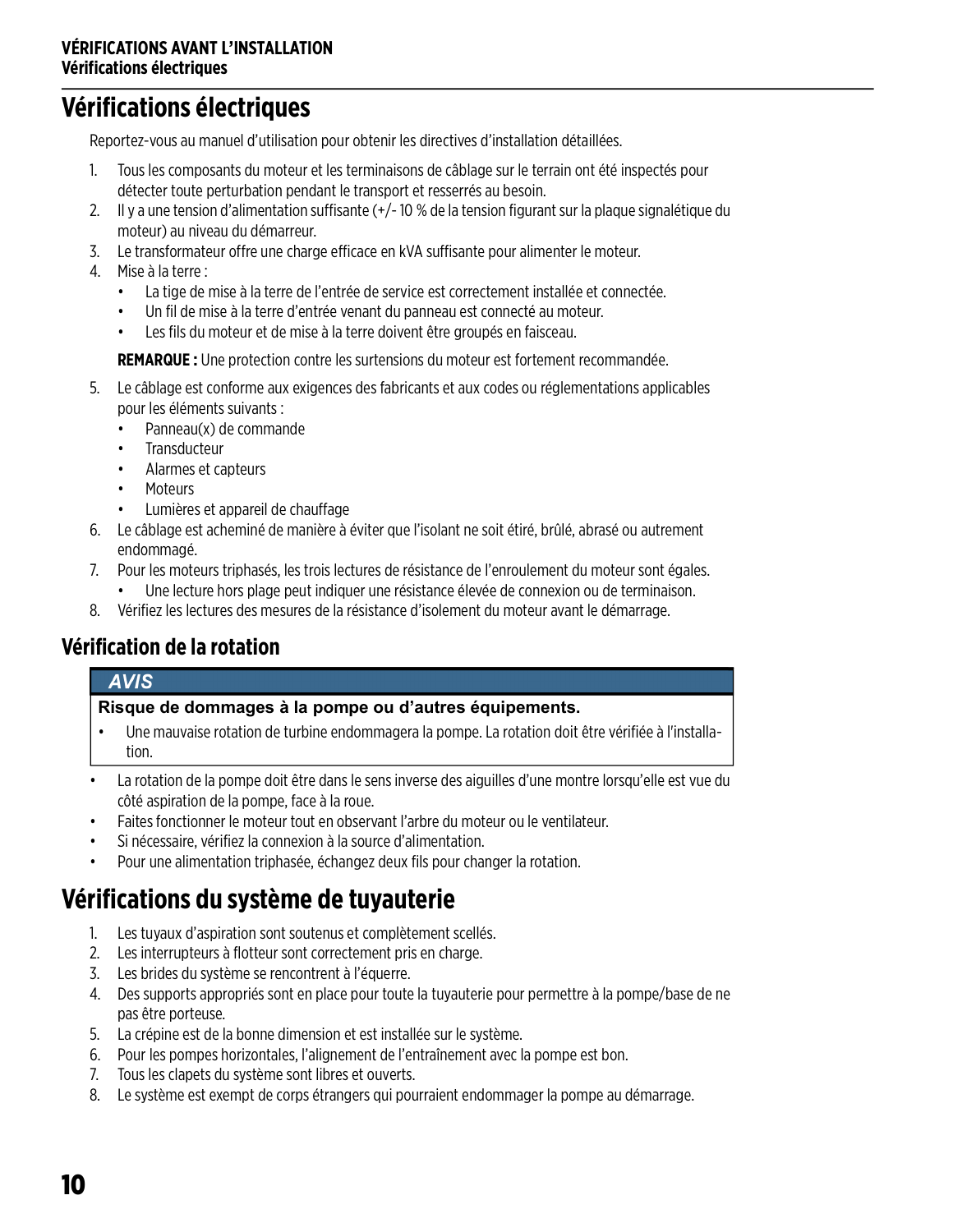# **PROCÉDURE DE DÉMARRAGE**

1. Confirmez que l'ensemble est toujours aligné.

**REMARQUE :** La tolérance de décalage de l'accouplement de l'entraînement du moteur diminue de 50 % lorsqu'un variateur de fréquence est appliqué.

- 2. Assurez-vous que tous les clapets de refoulement en amont sont ouverts avant le démarrage.
	- Le robinet d'étranglement du refoulement doit être ouvert selon les exigences du système livré.
	- Le régime du moteur peut varier en raison de l'évolution des exigences de rendement.
- 3. Vérifiez que tous les raccords de fluide sont serrés.
- 4. Vérifiez que les composants du système de pompe sont installés correctement et qu'ils sont en bon état, notamment :
	- Tension et état des courroies, écrans de courroie et quincaillerie connexe
	- Accouplement et protège-accouplement
	- Clapet à flotteur, flotteur et tringlerie
	- Roue
	- Pompe à vide
	- Crépine de boîte à vide
- 5. Écoutez le son du système pendant le démarrage et le réamorçage, en vous assurant que le système ne tremble pas et ne vibre pas.
- 6. Mesurez et enregistrez les conditions électriques :
	- La taille et la profondeur de la tige de mise à la terre en terre.
	- L'intensité des trois phases du moteur. Vérifiez les mesures par rapport à celle figurant sur la plaque signalétique du moteur.
	- La tension lorsque le moteur est sous charge dans des conditions de fonctionnement normales.

**REMARQUE :** La tension du moteur peut varier si d'autres pompes ou machines qui démarrent simultanément sont branchées à la même source d'alimentation.

• Le courant s'équilibre dans des conditions de fonctionnement normales.

**REMARQUE :** La limite de déséquilibre de courant recommandée est de 5 %, dans la mesure du possible.

- 7. Vérifiez les exigences du système pour connaître les conditions normales :
	- Les diamètres de la tuyauterie et la longueur totale du système de tuyauterie, y compris les clapets et les coudes, sont bons.
	- L'altitude et la température n'auront aucun effet sur le système.
	- La pression de refoulement est suffisante et comprise dans la courbe de la pompe.
	- Le débit se situe à la hauteur manométrique totale.
	- La hauteur de l'aspiration verticale n'est pas supérieure au NPSH requis.
	- Pour les systèmes comportant des joints mécaniques, la pression d'eau du joint de lubrification est constante de 0,69 à 1,03 bar (10 à 15 lb/po2) au-dessus du refoulement de la pompe.
- 8. Procédez à des tests et consignez les mesures du système.

**REMARQUE :** Arrêtez le système en cas de vibrations ou de bruits excessifs.